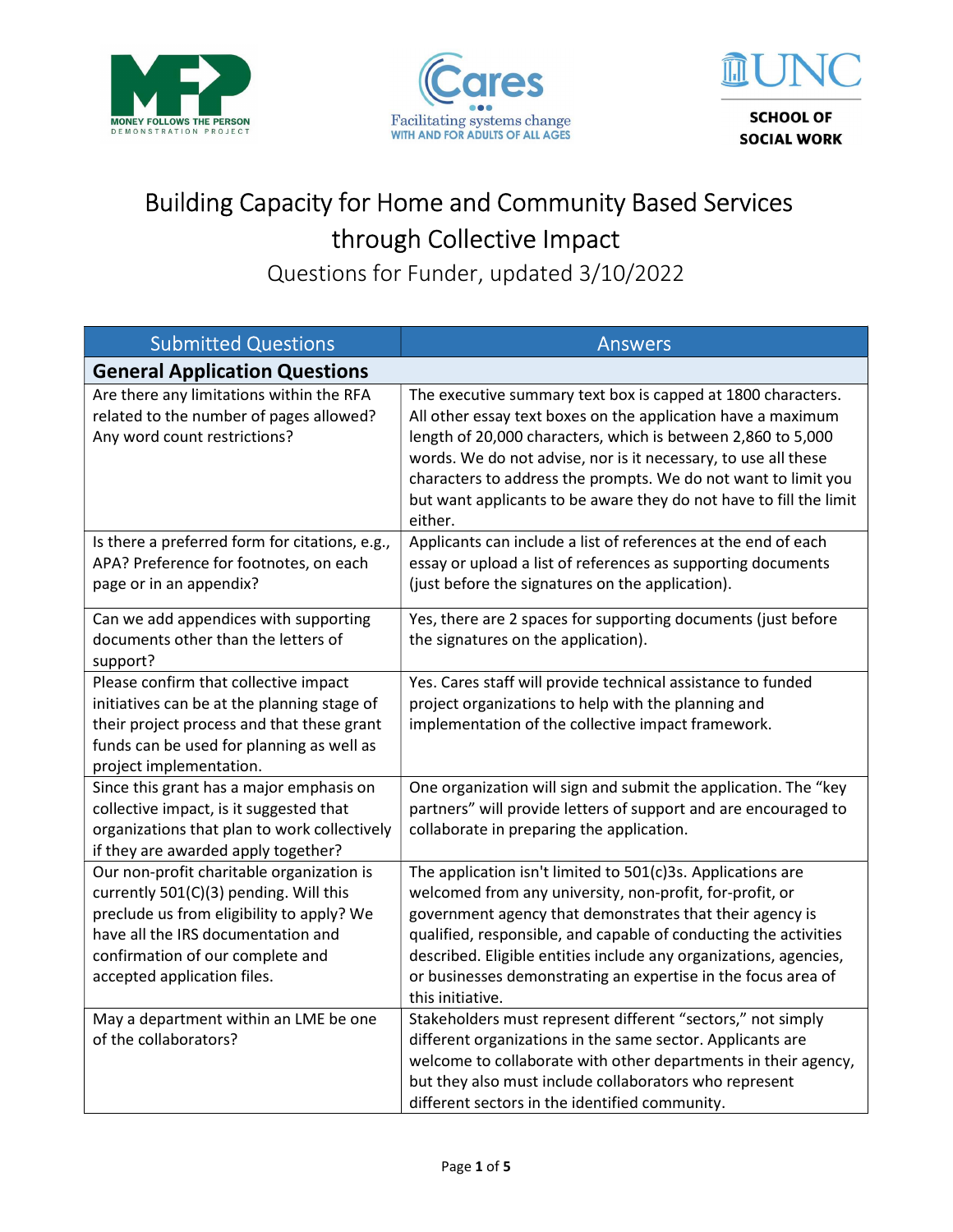| What are the billing, staffing and<br>All required forms for the application process are available on<br>documentation requirements for this<br>our website: https://cares.unc.edu/mfp/rfa2022/.<br>funding? (Grant fund, Medicaid rules, etc.)<br>Documentation required after awards are made will be<br>reviewed in a Contractors Workshop after May 2nd.<br>Would a position such as a nurse care<br>This grant is not intended to pay for direct services but to<br>manager qualify as a direct support<br>increase the capacity of the direct care workforce.<br>professional? Additionally, could MD time<br>qualify?<br>Do the Director, Project Manager (if<br>When you are ready to sign and submit the application, the<br>signers will need to do that at the same time. The application is<br>signing) and Financial Officer need to be in<br>not able to be saved and opened by another person on another<br>the same room to sign the application?<br>computer. Make sure to plan for this when you are planning for<br>the final submission of your application.<br>It is not guaranteed that the application will save your work as<br>Can people come back to the<br>you go through. Cares recommends having all the information<br>application?<br>ready and essays saved in a word processing program to cut and<br>paste into the application as you go along. It is possible the<br>program will remember the application if you exit and come<br>back to it, but it is good practice to not count on this.<br>Do organizations that are applying for the<br>No.<br>HCBS grant need to already be<br>implementing MFP programs?<br>We have multiple services offices in NC<br>Yes, provided that the agency is able to document their current<br>and would work to solve a problem in NC.<br>status doing business within the state of North Carolina and<br>We are incorporated in another state.<br>submits an application that solely targets North Carolinians.<br>Would we be eligible to be the lead agency<br>for the grant application?<br>Can you include tables or graphics in the<br>Those will not load into the long essay boxes. Please submit as a<br><b>Qualtrics sections?</b><br>supplemental document on the page just before the signatures.<br>Reference that you are putting documents there in the<br>appropriate place in the essay.<br>Whom should the Letters of Support from<br>Cares<br><b>School of Social Work</b><br>the three project Partners be addressed<br>The University of North Carolina at Chapel Hill<br>to?<br>Be sure to upload the letter with your application, do not mail<br>them.<br><b>Focus Areas and Population</b><br>The RFA intro states: "This initiative will<br>Yes. This opportunity is not limited to individuals transitioning<br>address areas of concern in building<br>from institutional/congregate living as it applies to those also<br>"at risk" of institutionalization.<br>communities that are inclusive of older<br>adults and adults with disabilities,<br>including affordable, accessible housing;<br>transportation; direct support workers;<br>and natural supports using a collective<br>impact approach." But your emphasis is<br>on Olmstead and MFP which focus on<br>individuals transitioning from<br>institutional/congregate living |  |
|-----------------------------------------------------------------------------------------------------------------------------------------------------------------------------------------------------------------------------------------------------------------------------------------------------------------------------------------------------------------------------------------------------------------------------------------------------------------------------------------------------------------------------------------------------------------------------------------------------------------------------------------------------------------------------------------------------------------------------------------------------------------------------------------------------------------------------------------------------------------------------------------------------------------------------------------------------------------------------------------------------------------------------------------------------------------------------------------------------------------------------------------------------------------------------------------------------------------------------------------------------------------------------------------------------------------------------------------------------------------------------------------------------------------------------------------------------------------------------------------------------------------------------------------------------------------------------------------------------------------------------------------------------------------------------------------------------------------------------------------------------------------------------------------------------------------------------------------------------------------------------------------------------------------------------------------------------------------------------------------------------------------------------------------------------------------------------------------------------------------------------------------------------------------------------------------------------------------------------------------------------------------------------------------------------------------------------------------------------------------------------------------------------------------------------------------------------------------------------------------------------------------------------------------------------------------------------------------------------------------------------------------------------------------------------------------------------------------------------------------------------------------------------------------------------------------------------------------------------------------------------------------------------------------------------------------------------------------------------------------------------------------------------------------------------------------------------------------------------------------------------------------------------------------------------------------------------------------------------------------------------------------------------------------------------------------------------------------------|--|
|                                                                                                                                                                                                                                                                                                                                                                                                                                                                                                                                                                                                                                                                                                                                                                                                                                                                                                                                                                                                                                                                                                                                                                                                                                                                                                                                                                                                                                                                                                                                                                                                                                                                                                                                                                                                                                                                                                                                                                                                                                                                                                                                                                                                                                                                                                                                                                                                                                                                                                                                                                                                                                                                                                                                                                                                                                                                                                                                                                                                                                                                                                                                                                                                                                                                                                                                               |  |
|                                                                                                                                                                                                                                                                                                                                                                                                                                                                                                                                                                                                                                                                                                                                                                                                                                                                                                                                                                                                                                                                                                                                                                                                                                                                                                                                                                                                                                                                                                                                                                                                                                                                                                                                                                                                                                                                                                                                                                                                                                                                                                                                                                                                                                                                                                                                                                                                                                                                                                                                                                                                                                                                                                                                                                                                                                                                                                                                                                                                                                                                                                                                                                                                                                                                                                                                               |  |
|                                                                                                                                                                                                                                                                                                                                                                                                                                                                                                                                                                                                                                                                                                                                                                                                                                                                                                                                                                                                                                                                                                                                                                                                                                                                                                                                                                                                                                                                                                                                                                                                                                                                                                                                                                                                                                                                                                                                                                                                                                                                                                                                                                                                                                                                                                                                                                                                                                                                                                                                                                                                                                                                                                                                                                                                                                                                                                                                                                                                                                                                                                                                                                                                                                                                                                                                               |  |
|                                                                                                                                                                                                                                                                                                                                                                                                                                                                                                                                                                                                                                                                                                                                                                                                                                                                                                                                                                                                                                                                                                                                                                                                                                                                                                                                                                                                                                                                                                                                                                                                                                                                                                                                                                                                                                                                                                                                                                                                                                                                                                                                                                                                                                                                                                                                                                                                                                                                                                                                                                                                                                                                                                                                                                                                                                                                                                                                                                                                                                                                                                                                                                                                                                                                                                                                               |  |
|                                                                                                                                                                                                                                                                                                                                                                                                                                                                                                                                                                                                                                                                                                                                                                                                                                                                                                                                                                                                                                                                                                                                                                                                                                                                                                                                                                                                                                                                                                                                                                                                                                                                                                                                                                                                                                                                                                                                                                                                                                                                                                                                                                                                                                                                                                                                                                                                                                                                                                                                                                                                                                                                                                                                                                                                                                                                                                                                                                                                                                                                                                                                                                                                                                                                                                                                               |  |
|                                                                                                                                                                                                                                                                                                                                                                                                                                                                                                                                                                                                                                                                                                                                                                                                                                                                                                                                                                                                                                                                                                                                                                                                                                                                                                                                                                                                                                                                                                                                                                                                                                                                                                                                                                                                                                                                                                                                                                                                                                                                                                                                                                                                                                                                                                                                                                                                                                                                                                                                                                                                                                                                                                                                                                                                                                                                                                                                                                                                                                                                                                                                                                                                                                                                                                                                               |  |
|                                                                                                                                                                                                                                                                                                                                                                                                                                                                                                                                                                                                                                                                                                                                                                                                                                                                                                                                                                                                                                                                                                                                                                                                                                                                                                                                                                                                                                                                                                                                                                                                                                                                                                                                                                                                                                                                                                                                                                                                                                                                                                                                                                                                                                                                                                                                                                                                                                                                                                                                                                                                                                                                                                                                                                                                                                                                                                                                                                                                                                                                                                                                                                                                                                                                                                                                               |  |
|                                                                                                                                                                                                                                                                                                                                                                                                                                                                                                                                                                                                                                                                                                                                                                                                                                                                                                                                                                                                                                                                                                                                                                                                                                                                                                                                                                                                                                                                                                                                                                                                                                                                                                                                                                                                                                                                                                                                                                                                                                                                                                                                                                                                                                                                                                                                                                                                                                                                                                                                                                                                                                                                                                                                                                                                                                                                                                                                                                                                                                                                                                                                                                                                                                                                                                                                               |  |
|                                                                                                                                                                                                                                                                                                                                                                                                                                                                                                                                                                                                                                                                                                                                                                                                                                                                                                                                                                                                                                                                                                                                                                                                                                                                                                                                                                                                                                                                                                                                                                                                                                                                                                                                                                                                                                                                                                                                                                                                                                                                                                                                                                                                                                                                                                                                                                                                                                                                                                                                                                                                                                                                                                                                                                                                                                                                                                                                                                                                                                                                                                                                                                                                                                                                                                                                               |  |
|                                                                                                                                                                                                                                                                                                                                                                                                                                                                                                                                                                                                                                                                                                                                                                                                                                                                                                                                                                                                                                                                                                                                                                                                                                                                                                                                                                                                                                                                                                                                                                                                                                                                                                                                                                                                                                                                                                                                                                                                                                                                                                                                                                                                                                                                                                                                                                                                                                                                                                                                                                                                                                                                                                                                                                                                                                                                                                                                                                                                                                                                                                                                                                                                                                                                                                                                               |  |
|                                                                                                                                                                                                                                                                                                                                                                                                                                                                                                                                                                                                                                                                                                                                                                                                                                                                                                                                                                                                                                                                                                                                                                                                                                                                                                                                                                                                                                                                                                                                                                                                                                                                                                                                                                                                                                                                                                                                                                                                                                                                                                                                                                                                                                                                                                                                                                                                                                                                                                                                                                                                                                                                                                                                                                                                                                                                                                                                                                                                                                                                                                                                                                                                                                                                                                                                               |  |
|                                                                                                                                                                                                                                                                                                                                                                                                                                                                                                                                                                                                                                                                                                                                                                                                                                                                                                                                                                                                                                                                                                                                                                                                                                                                                                                                                                                                                                                                                                                                                                                                                                                                                                                                                                                                                                                                                                                                                                                                                                                                                                                                                                                                                                                                                                                                                                                                                                                                                                                                                                                                                                                                                                                                                                                                                                                                                                                                                                                                                                                                                                                                                                                                                                                                                                                                               |  |
|                                                                                                                                                                                                                                                                                                                                                                                                                                                                                                                                                                                                                                                                                                                                                                                                                                                                                                                                                                                                                                                                                                                                                                                                                                                                                                                                                                                                                                                                                                                                                                                                                                                                                                                                                                                                                                                                                                                                                                                                                                                                                                                                                                                                                                                                                                                                                                                                                                                                                                                                                                                                                                                                                                                                                                                                                                                                                                                                                                                                                                                                                                                                                                                                                                                                                                                                               |  |
|                                                                                                                                                                                                                                                                                                                                                                                                                                                                                                                                                                                                                                                                                                                                                                                                                                                                                                                                                                                                                                                                                                                                                                                                                                                                                                                                                                                                                                                                                                                                                                                                                                                                                                                                                                                                                                                                                                                                                                                                                                                                                                                                                                                                                                                                                                                                                                                                                                                                                                                                                                                                                                                                                                                                                                                                                                                                                                                                                                                                                                                                                                                                                                                                                                                                                                                                               |  |
|                                                                                                                                                                                                                                                                                                                                                                                                                                                                                                                                                                                                                                                                                                                                                                                                                                                                                                                                                                                                                                                                                                                                                                                                                                                                                                                                                                                                                                                                                                                                                                                                                                                                                                                                                                                                                                                                                                                                                                                                                                                                                                                                                                                                                                                                                                                                                                                                                                                                                                                                                                                                                                                                                                                                                                                                                                                                                                                                                                                                                                                                                                                                                                                                                                                                                                                                               |  |
|                                                                                                                                                                                                                                                                                                                                                                                                                                                                                                                                                                                                                                                                                                                                                                                                                                                                                                                                                                                                                                                                                                                                                                                                                                                                                                                                                                                                                                                                                                                                                                                                                                                                                                                                                                                                                                                                                                                                                                                                                                                                                                                                                                                                                                                                                                                                                                                                                                                                                                                                                                                                                                                                                                                                                                                                                                                                                                                                                                                                                                                                                                                                                                                                                                                                                                                                               |  |
|                                                                                                                                                                                                                                                                                                                                                                                                                                                                                                                                                                                                                                                                                                                                                                                                                                                                                                                                                                                                                                                                                                                                                                                                                                                                                                                                                                                                                                                                                                                                                                                                                                                                                                                                                                                                                                                                                                                                                                                                                                                                                                                                                                                                                                                                                                                                                                                                                                                                                                                                                                                                                                                                                                                                                                                                                                                                                                                                                                                                                                                                                                                                                                                                                                                                                                                                               |  |
|                                                                                                                                                                                                                                                                                                                                                                                                                                                                                                                                                                                                                                                                                                                                                                                                                                                                                                                                                                                                                                                                                                                                                                                                                                                                                                                                                                                                                                                                                                                                                                                                                                                                                                                                                                                                                                                                                                                                                                                                                                                                                                                                                                                                                                                                                                                                                                                                                                                                                                                                                                                                                                                                                                                                                                                                                                                                                                                                                                                                                                                                                                                                                                                                                                                                                                                                               |  |
|                                                                                                                                                                                                                                                                                                                                                                                                                                                                                                                                                                                                                                                                                                                                                                                                                                                                                                                                                                                                                                                                                                                                                                                                                                                                                                                                                                                                                                                                                                                                                                                                                                                                                                                                                                                                                                                                                                                                                                                                                                                                                                                                                                                                                                                                                                                                                                                                                                                                                                                                                                                                                                                                                                                                                                                                                                                                                                                                                                                                                                                                                                                                                                                                                                                                                                                                               |  |
|                                                                                                                                                                                                                                                                                                                                                                                                                                                                                                                                                                                                                                                                                                                                                                                                                                                                                                                                                                                                                                                                                                                                                                                                                                                                                                                                                                                                                                                                                                                                                                                                                                                                                                                                                                                                                                                                                                                                                                                                                                                                                                                                                                                                                                                                                                                                                                                                                                                                                                                                                                                                                                                                                                                                                                                                                                                                                                                                                                                                                                                                                                                                                                                                                                                                                                                                               |  |
|                                                                                                                                                                                                                                                                                                                                                                                                                                                                                                                                                                                                                                                                                                                                                                                                                                                                                                                                                                                                                                                                                                                                                                                                                                                                                                                                                                                                                                                                                                                                                                                                                                                                                                                                                                                                                                                                                                                                                                                                                                                                                                                                                                                                                                                                                                                                                                                                                                                                                                                                                                                                                                                                                                                                                                                                                                                                                                                                                                                                                                                                                                                                                                                                                                                                                                                                               |  |
|                                                                                                                                                                                                                                                                                                                                                                                                                                                                                                                                                                                                                                                                                                                                                                                                                                                                                                                                                                                                                                                                                                                                                                                                                                                                                                                                                                                                                                                                                                                                                                                                                                                                                                                                                                                                                                                                                                                                                                                                                                                                                                                                                                                                                                                                                                                                                                                                                                                                                                                                                                                                                                                                                                                                                                                                                                                                                                                                                                                                                                                                                                                                                                                                                                                                                                                                               |  |
|                                                                                                                                                                                                                                                                                                                                                                                                                                                                                                                                                                                                                                                                                                                                                                                                                                                                                                                                                                                                                                                                                                                                                                                                                                                                                                                                                                                                                                                                                                                                                                                                                                                                                                                                                                                                                                                                                                                                                                                                                                                                                                                                                                                                                                                                                                                                                                                                                                                                                                                                                                                                                                                                                                                                                                                                                                                                                                                                                                                                                                                                                                                                                                                                                                                                                                                                               |  |
|                                                                                                                                                                                                                                                                                                                                                                                                                                                                                                                                                                                                                                                                                                                                                                                                                                                                                                                                                                                                                                                                                                                                                                                                                                                                                                                                                                                                                                                                                                                                                                                                                                                                                                                                                                                                                                                                                                                                                                                                                                                                                                                                                                                                                                                                                                                                                                                                                                                                                                                                                                                                                                                                                                                                                                                                                                                                                                                                                                                                                                                                                                                                                                                                                                                                                                                                               |  |
|                                                                                                                                                                                                                                                                                                                                                                                                                                                                                                                                                                                                                                                                                                                                                                                                                                                                                                                                                                                                                                                                                                                                                                                                                                                                                                                                                                                                                                                                                                                                                                                                                                                                                                                                                                                                                                                                                                                                                                                                                                                                                                                                                                                                                                                                                                                                                                                                                                                                                                                                                                                                                                                                                                                                                                                                                                                                                                                                                                                                                                                                                                                                                                                                                                                                                                                                               |  |
|                                                                                                                                                                                                                                                                                                                                                                                                                                                                                                                                                                                                                                                                                                                                                                                                                                                                                                                                                                                                                                                                                                                                                                                                                                                                                                                                                                                                                                                                                                                                                                                                                                                                                                                                                                                                                                                                                                                                                                                                                                                                                                                                                                                                                                                                                                                                                                                                                                                                                                                                                                                                                                                                                                                                                                                                                                                                                                                                                                                                                                                                                                                                                                                                                                                                                                                                               |  |
|                                                                                                                                                                                                                                                                                                                                                                                                                                                                                                                                                                                                                                                                                                                                                                                                                                                                                                                                                                                                                                                                                                                                                                                                                                                                                                                                                                                                                                                                                                                                                                                                                                                                                                                                                                                                                                                                                                                                                                                                                                                                                                                                                                                                                                                                                                                                                                                                                                                                                                                                                                                                                                                                                                                                                                                                                                                                                                                                                                                                                                                                                                                                                                                                                                                                                                                                               |  |
|                                                                                                                                                                                                                                                                                                                                                                                                                                                                                                                                                                                                                                                                                                                                                                                                                                                                                                                                                                                                                                                                                                                                                                                                                                                                                                                                                                                                                                                                                                                                                                                                                                                                                                                                                                                                                                                                                                                                                                                                                                                                                                                                                                                                                                                                                                                                                                                                                                                                                                                                                                                                                                                                                                                                                                                                                                                                                                                                                                                                                                                                                                                                                                                                                                                                                                                                               |  |
|                                                                                                                                                                                                                                                                                                                                                                                                                                                                                                                                                                                                                                                                                                                                                                                                                                                                                                                                                                                                                                                                                                                                                                                                                                                                                                                                                                                                                                                                                                                                                                                                                                                                                                                                                                                                                                                                                                                                                                                                                                                                                                                                                                                                                                                                                                                                                                                                                                                                                                                                                                                                                                                                                                                                                                                                                                                                                                                                                                                                                                                                                                                                                                                                                                                                                                                                               |  |
|                                                                                                                                                                                                                                                                                                                                                                                                                                                                                                                                                                                                                                                                                                                                                                                                                                                                                                                                                                                                                                                                                                                                                                                                                                                                                                                                                                                                                                                                                                                                                                                                                                                                                                                                                                                                                                                                                                                                                                                                                                                                                                                                                                                                                                                                                                                                                                                                                                                                                                                                                                                                                                                                                                                                                                                                                                                                                                                                                                                                                                                                                                                                                                                                                                                                                                                                               |  |
|                                                                                                                                                                                                                                                                                                                                                                                                                                                                                                                                                                                                                                                                                                                                                                                                                                                                                                                                                                                                                                                                                                                                                                                                                                                                                                                                                                                                                                                                                                                                                                                                                                                                                                                                                                                                                                                                                                                                                                                                                                                                                                                                                                                                                                                                                                                                                                                                                                                                                                                                                                                                                                                                                                                                                                                                                                                                                                                                                                                                                                                                                                                                                                                                                                                                                                                                               |  |
|                                                                                                                                                                                                                                                                                                                                                                                                                                                                                                                                                                                                                                                                                                                                                                                                                                                                                                                                                                                                                                                                                                                                                                                                                                                                                                                                                                                                                                                                                                                                                                                                                                                                                                                                                                                                                                                                                                                                                                                                                                                                                                                                                                                                                                                                                                                                                                                                                                                                                                                                                                                                                                                                                                                                                                                                                                                                                                                                                                                                                                                                                                                                                                                                                                                                                                                                               |  |
|                                                                                                                                                                                                                                                                                                                                                                                                                                                                                                                                                                                                                                                                                                                                                                                                                                                                                                                                                                                                                                                                                                                                                                                                                                                                                                                                                                                                                                                                                                                                                                                                                                                                                                                                                                                                                                                                                                                                                                                                                                                                                                                                                                                                                                                                                                                                                                                                                                                                                                                                                                                                                                                                                                                                                                                                                                                                                                                                                                                                                                                                                                                                                                                                                                                                                                                                               |  |
|                                                                                                                                                                                                                                                                                                                                                                                                                                                                                                                                                                                                                                                                                                                                                                                                                                                                                                                                                                                                                                                                                                                                                                                                                                                                                                                                                                                                                                                                                                                                                                                                                                                                                                                                                                                                                                                                                                                                                                                                                                                                                                                                                                                                                                                                                                                                                                                                                                                                                                                                                                                                                                                                                                                                                                                                                                                                                                                                                                                                                                                                                                                                                                                                                                                                                                                                               |  |
|                                                                                                                                                                                                                                                                                                                                                                                                                                                                                                                                                                                                                                                                                                                                                                                                                                                                                                                                                                                                                                                                                                                                                                                                                                                                                                                                                                                                                                                                                                                                                                                                                                                                                                                                                                                                                                                                                                                                                                                                                                                                                                                                                                                                                                                                                                                                                                                                                                                                                                                                                                                                                                                                                                                                                                                                                                                                                                                                                                                                                                                                                                                                                                                                                                                                                                                                               |  |
|                                                                                                                                                                                                                                                                                                                                                                                                                                                                                                                                                                                                                                                                                                                                                                                                                                                                                                                                                                                                                                                                                                                                                                                                                                                                                                                                                                                                                                                                                                                                                                                                                                                                                                                                                                                                                                                                                                                                                                                                                                                                                                                                                                                                                                                                                                                                                                                                                                                                                                                                                                                                                                                                                                                                                                                                                                                                                                                                                                                                                                                                                                                                                                                                                                                                                                                                               |  |
|                                                                                                                                                                                                                                                                                                                                                                                                                                                                                                                                                                                                                                                                                                                                                                                                                                                                                                                                                                                                                                                                                                                                                                                                                                                                                                                                                                                                                                                                                                                                                                                                                                                                                                                                                                                                                                                                                                                                                                                                                                                                                                                                                                                                                                                                                                                                                                                                                                                                                                                                                                                                                                                                                                                                                                                                                                                                                                                                                                                                                                                                                                                                                                                                                                                                                                                                               |  |
|                                                                                                                                                                                                                                                                                                                                                                                                                                                                                                                                                                                                                                                                                                                                                                                                                                                                                                                                                                                                                                                                                                                                                                                                                                                                                                                                                                                                                                                                                                                                                                                                                                                                                                                                                                                                                                                                                                                                                                                                                                                                                                                                                                                                                                                                                                                                                                                                                                                                                                                                                                                                                                                                                                                                                                                                                                                                                                                                                                                                                                                                                                                                                                                                                                                                                                                                               |  |
|                                                                                                                                                                                                                                                                                                                                                                                                                                                                                                                                                                                                                                                                                                                                                                                                                                                                                                                                                                                                                                                                                                                                                                                                                                                                                                                                                                                                                                                                                                                                                                                                                                                                                                                                                                                                                                                                                                                                                                                                                                                                                                                                                                                                                                                                                                                                                                                                                                                                                                                                                                                                                                                                                                                                                                                                                                                                                                                                                                                                                                                                                                                                                                                                                                                                                                                                               |  |
|                                                                                                                                                                                                                                                                                                                                                                                                                                                                                                                                                                                                                                                                                                                                                                                                                                                                                                                                                                                                                                                                                                                                                                                                                                                                                                                                                                                                                                                                                                                                                                                                                                                                                                                                                                                                                                                                                                                                                                                                                                                                                                                                                                                                                                                                                                                                                                                                                                                                                                                                                                                                                                                                                                                                                                                                                                                                                                                                                                                                                                                                                                                                                                                                                                                                                                                                               |  |
|                                                                                                                                                                                                                                                                                                                                                                                                                                                                                                                                                                                                                                                                                                                                                                                                                                                                                                                                                                                                                                                                                                                                                                                                                                                                                                                                                                                                                                                                                                                                                                                                                                                                                                                                                                                                                                                                                                                                                                                                                                                                                                                                                                                                                                                                                                                                                                                                                                                                                                                                                                                                                                                                                                                                                                                                                                                                                                                                                                                                                                                                                                                                                                                                                                                                                                                                               |  |
|                                                                                                                                                                                                                                                                                                                                                                                                                                                                                                                                                                                                                                                                                                                                                                                                                                                                                                                                                                                                                                                                                                                                                                                                                                                                                                                                                                                                                                                                                                                                                                                                                                                                                                                                                                                                                                                                                                                                                                                                                                                                                                                                                                                                                                                                                                                                                                                                                                                                                                                                                                                                                                                                                                                                                                                                                                                                                                                                                                                                                                                                                                                                                                                                                                                                                                                                               |  |
|                                                                                                                                                                                                                                                                                                                                                                                                                                                                                                                                                                                                                                                                                                                                                                                                                                                                                                                                                                                                                                                                                                                                                                                                                                                                                                                                                                                                                                                                                                                                                                                                                                                                                                                                                                                                                                                                                                                                                                                                                                                                                                                                                                                                                                                                                                                                                                                                                                                                                                                                                                                                                                                                                                                                                                                                                                                                                                                                                                                                                                                                                                                                                                                                                                                                                                                                               |  |
|                                                                                                                                                                                                                                                                                                                                                                                                                                                                                                                                                                                                                                                                                                                                                                                                                                                                                                                                                                                                                                                                                                                                                                                                                                                                                                                                                                                                                                                                                                                                                                                                                                                                                                                                                                                                                                                                                                                                                                                                                                                                                                                                                                                                                                                                                                                                                                                                                                                                                                                                                                                                                                                                                                                                                                                                                                                                                                                                                                                                                                                                                                                                                                                                                                                                                                                                               |  |
|                                                                                                                                                                                                                                                                                                                                                                                                                                                                                                                                                                                                                                                                                                                                                                                                                                                                                                                                                                                                                                                                                                                                                                                                                                                                                                                                                                                                                                                                                                                                                                                                                                                                                                                                                                                                                                                                                                                                                                                                                                                                                                                                                                                                                                                                                                                                                                                                                                                                                                                                                                                                                                                                                                                                                                                                                                                                                                                                                                                                                                                                                                                                                                                                                                                                                                                                               |  |
| settings. Will this grant opportunity be                                                                                                                                                                                                                                                                                                                                                                                                                                                                                                                                                                                                                                                                                                                                                                                                                                                                                                                                                                                                                                                                                                                                                                                                                                                                                                                                                                                                                                                                                                                                                                                                                                                                                                                                                                                                                                                                                                                                                                                                                                                                                                                                                                                                                                                                                                                                                                                                                                                                                                                                                                                                                                                                                                                                                                                                                                                                                                                                                                                                                                                                                                                                                                                                                                                                                                      |  |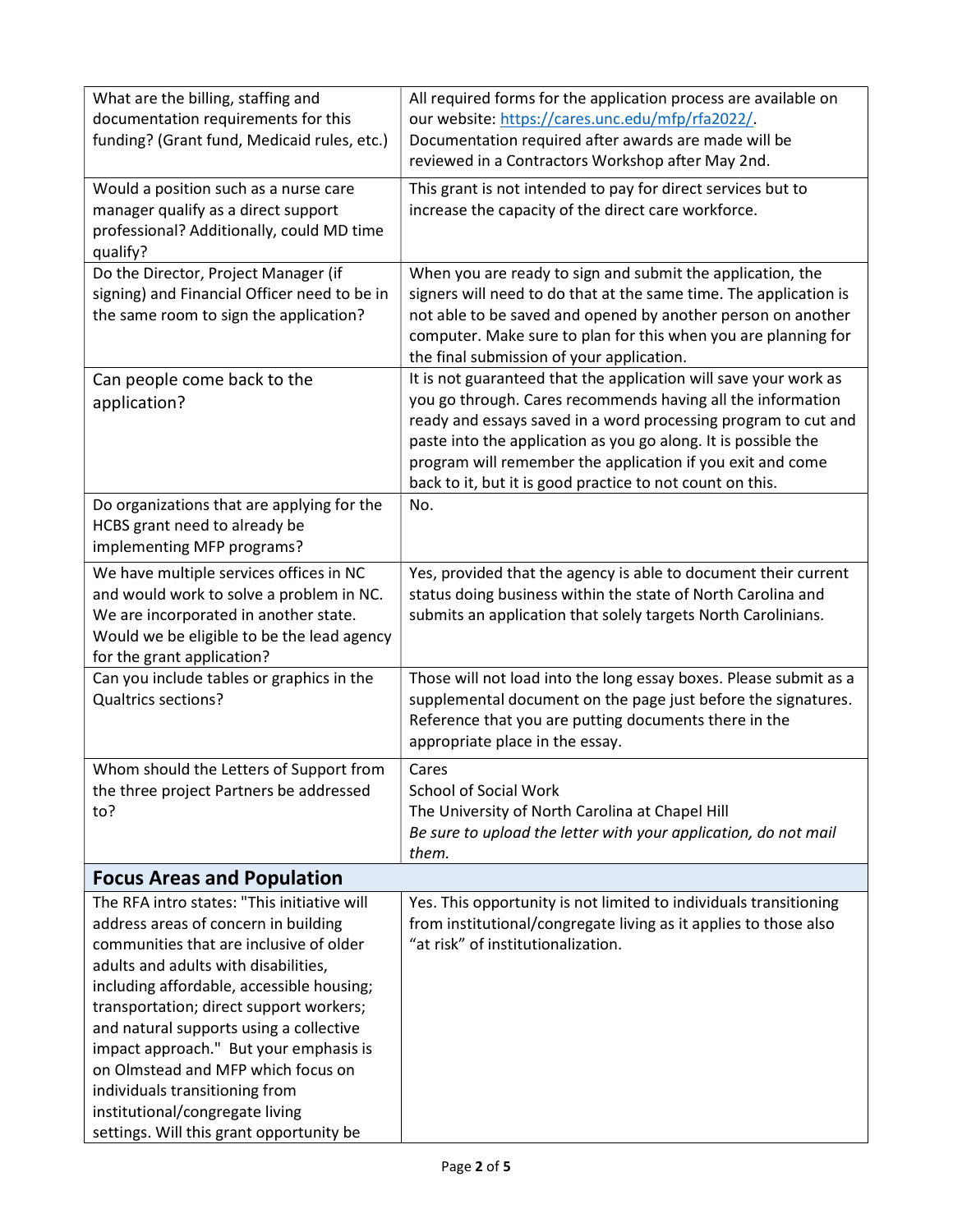| equally interested in providing housing<br>and other services for older adults/adults<br>with disabilities who are living in the<br>community but with inadequate<br>housing/supports?                                                                                                          |                                                                                                                                                                                                                                                                                                                                                |
|-------------------------------------------------------------------------------------------------------------------------------------------------------------------------------------------------------------------------------------------------------------------------------------------------|------------------------------------------------------------------------------------------------------------------------------------------------------------------------------------------------------------------------------------------------------------------------------------------------------------------------------------------------|
| Do the services have to be inclusive of all<br>IDD, Traumatic Brain Injury, physical<br>disabilities, and older adults, or can the<br>initiative focus on one of the specific<br>groups?                                                                                                        | The initiative can focus on one or more of the specified groups.                                                                                                                                                                                                                                                                               |
| Are we supposed to pick one disability<br>population to focus on? If your project<br>serves one or more of the demographic<br>focus groups, but also serves others who<br>do not fall into the senior, IDD, or physical<br>disability categories, is the project eligible<br>for consideration? | The initiative can focus on one or more of the specified groups<br>and receive full funding.                                                                                                                                                                                                                                                   |
| How does the funding breakdown work if<br>we are specialized and focused on one<br>area (e.g., Traumatic Brain Injury)?                                                                                                                                                                         | The initiative can focus on one or more of the specified groups<br>and receive full funding.                                                                                                                                                                                                                                                   |
| In the focus area of housing, does "beyond<br>the use of subsidized housing programs"<br>allow the organization to use subsidies as<br>a component of the cost structure or is it<br>the expectation that no subsidized housing<br>options can be considered for the project?                   | We are looking for innovation beyond established subsidized<br>housing programs. This does not preclude the involvement of<br>these programs in your initiative.                                                                                                                                                                               |
| Is there a specific age range for the grant?<br>I noticed that you keep saying adults with<br>disabilities and I was wondering if grant<br>proposals could serve youth under 18<br>years old.                                                                                                   | This initiative is aimed at adults of all ages seeking to live<br>successfully in the community. We are mirroring the MFP<br>eligible populations which include older adults (65+), individuals<br>with physical disabilities, intellectual and developmental<br>disabilities (IDD) of all ages, and traumatic brain injury (TBI)<br>$(22+)$ . |
| Since you want to award a grant to<br>awardees in 4 areas will you require them<br>to be in the same geographic area?                                                                                                                                                                           | No. Awardees can be in any geographic area of North Carolina.                                                                                                                                                                                                                                                                                  |
| <b>Finance and Budget Questions</b>                                                                                                                                                                                                                                                             |                                                                                                                                                                                                                                                                                                                                                |
| Is there a cap for the indirect (F&A) rate,<br>or can an organization use their federally<br>negotiated rate?                                                                                                                                                                                   | As the recipient of this CMS-supported Money Follows the<br>Person grant, UNC has agreed to a de-minimus indirect cost rate<br>of 10%. We request that applicant organizations strongly<br>consider utilizing the same rate (if any) in their budgets.                                                                                         |
| Can we use the funding to purchase<br>equipment? If so, does the organization<br>have to return the equipment at the end<br>of the funding?                                                                                                                                                     | No. However, applicants should be aware that any single item<br>with a total cost of less than \$5k will be considered supplies and<br>not equipment.                                                                                                                                                                                          |
| Is it an allowed expense to contract with<br>partner organizations to provide funding<br>for their part in the collective impact<br>project?                                                                                                                                                    | Yes. Be sure to include that in your budget and budget<br>justification.                                                                                                                                                                                                                                                                       |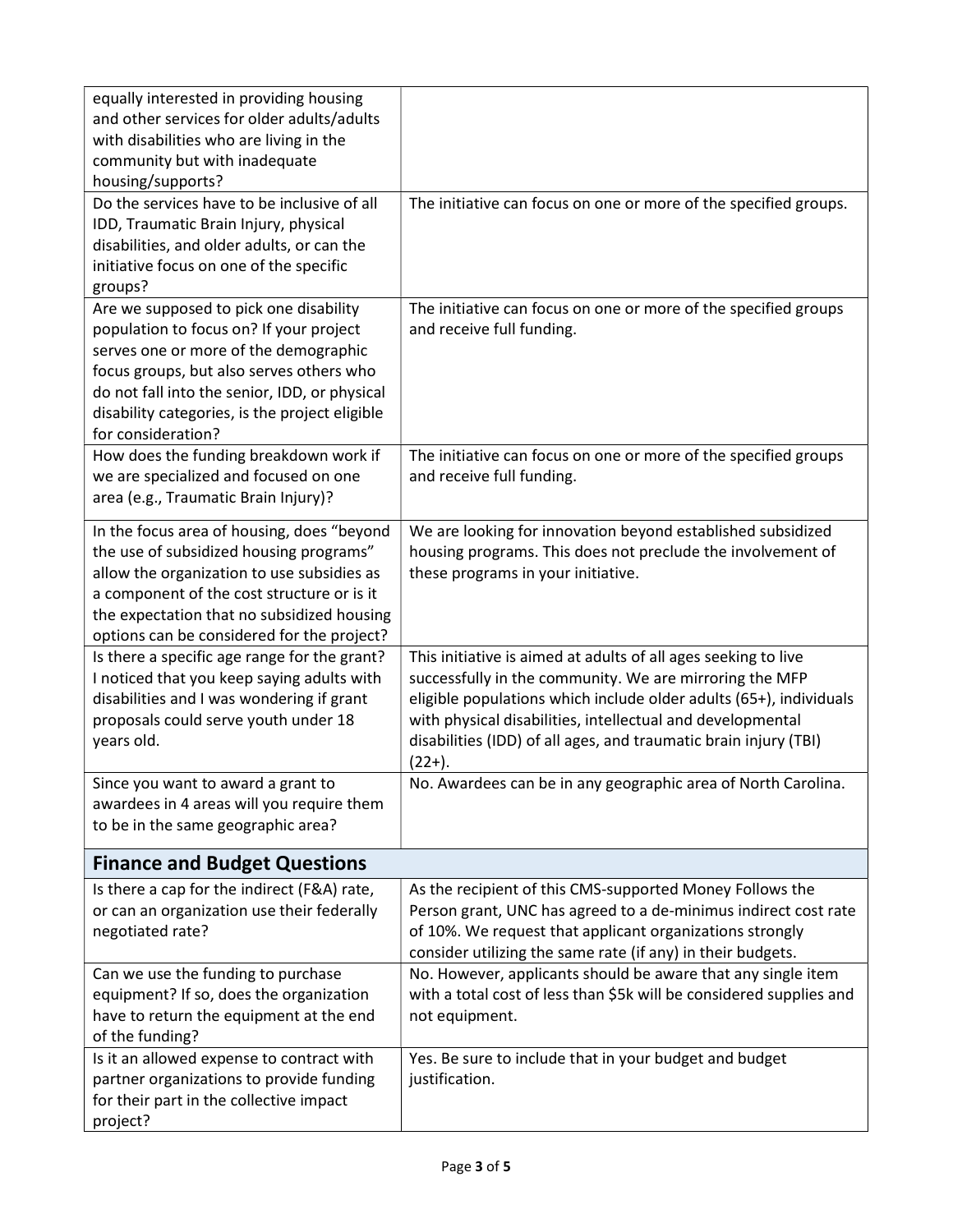| I understand from reading the info packet<br>that funds cannot be requested for<br>construction or capital improvements. If<br>our project model meets the funder's<br>goals, but the properties are still under<br>construction (underwritten through other<br>funders), is the project still eligible for<br>consideration of this grant? In our specific<br>case, we have the land, contractors,<br>architectural plans, and timeline in place. | You are correct that funds cannot be requested for construction<br>or capital improvements. The project will be considered based<br>on the merits of the application as a whole.                                                                                                                                    |
|----------------------------------------------------------------------------------------------------------------------------------------------------------------------------------------------------------------------------------------------------------------------------------------------------------------------------------------------------------------------------------------------------------------------------------------------------|---------------------------------------------------------------------------------------------------------------------------------------------------------------------------------------------------------------------------------------------------------------------------------------------------------------------|
| We are exploring opportunities to expand<br>our services by adding certified<br>instructors. Could funds also be used to<br>offer scholarships for participants?                                                                                                                                                                                                                                                                                   | Yes. Be sure to include that in your budget and budget<br>justification.                                                                                                                                                                                                                                            |
| While construction will not be funded, can<br>property acquisition or site analysis be<br>funded if actual construction costs will be<br>funded from other sources?                                                                                                                                                                                                                                                                                | No. 42 CFR 137.280 defines construction which not only includes<br>construction itself but design and planning; there is a specific<br>reference to "pre-design site investigations" (which would<br>include site analysis).<br>https://www.ecfr.gov/current/title-42/chapter-<br>I/subchapter-M/part-137/subpart-N |
| If we don't typically use an indirect rate,<br>can things like rent, insurance, etc. be<br>listed in the budget line items instead?                                                                                                                                                                                                                                                                                                                | Subrecipients that do not have a federally approved<br>indirect/F&A rate can use the de minimis rate of 10% (and no<br>more) on their proposals to cover these types of indirect items<br>(space, utility and administrative costs).                                                                                |
| Are we allowed to factor a yearly cost of<br>living increase to years 2-5?                                                                                                                                                                                                                                                                                                                                                                         | Yes, we allow that. A good rule is to keep cost of living at around<br>3%.                                                                                                                                                                                                                                          |
| Are we submitting the budget for the 1st<br>year or for all 4 to 5 years? If it's just for<br>one year, will we be updating the budget<br>yearly if awarded?                                                                                                                                                                                                                                                                                       | Applicants will have to fill out 5 years of the budget. We<br>understand that these budgets may have to be adjusted and<br>there will be time for changes and negotiations before the<br>beginning of each year.                                                                                                    |
| If we pay participants for interviews,<br>stakeholder engagement panels, or need<br>to pay for transcripts, is that reimbursed<br>or funded upfront like salary?                                                                                                                                                                                                                                                                                   | Awardees must use their organization's funds to pay for all<br>project expenses up front - including salaries and participant<br>stipends - and then submit documentation of those expenses<br>with their monthly invoice for reimbursement.                                                                        |
| <b>Awardee Review &amp; Contracting</b>                                                                                                                                                                                                                                                                                                                                                                                                            |                                                                                                                                                                                                                                                                                                                     |
| Will contract MOU's stipulate that<br>recipients of the funds must collaborate?                                                                                                                                                                                                                                                                                                                                                                    | Applicants must include collaboration with other partner<br>agencies in their collective impact initiative. Contract<br>stipulations will be addressed in the Contractors' Workshop<br>after May 16th.                                                                                                              |
| Will workgroups be formed to ensure that<br>milestones are met?                                                                                                                                                                                                                                                                                                                                                                                    | UNC Cares staff will provide technical assistance from the<br>beginning and throughout the life of the initiative.                                                                                                                                                                                                  |
| What does the first year of this grant look<br>like (e.g., timelines, milestones, reports,<br>collaborations, etc.)?                                                                                                                                                                                                                                                                                                                               | The proposed date for funding is July 1st. Applicants are<br>expected to share their timeline which can be uploaded within<br>the application or found on the Cares RFA webpage:<br>https://cares.unc.edu/mfp/rfa2022/                                                                                              |
| Can we get a copy of all documents and<br>tools that reviewers will use in scoring<br>applications, especially if there are                                                                                                                                                                                                                                                                                                                        | The scoring rubric provided in the RFA Addendum 3 is an outline<br>of the Scoring Rubric that will be used by the review committee<br>when reviewing applications.                                                                                                                                                  |